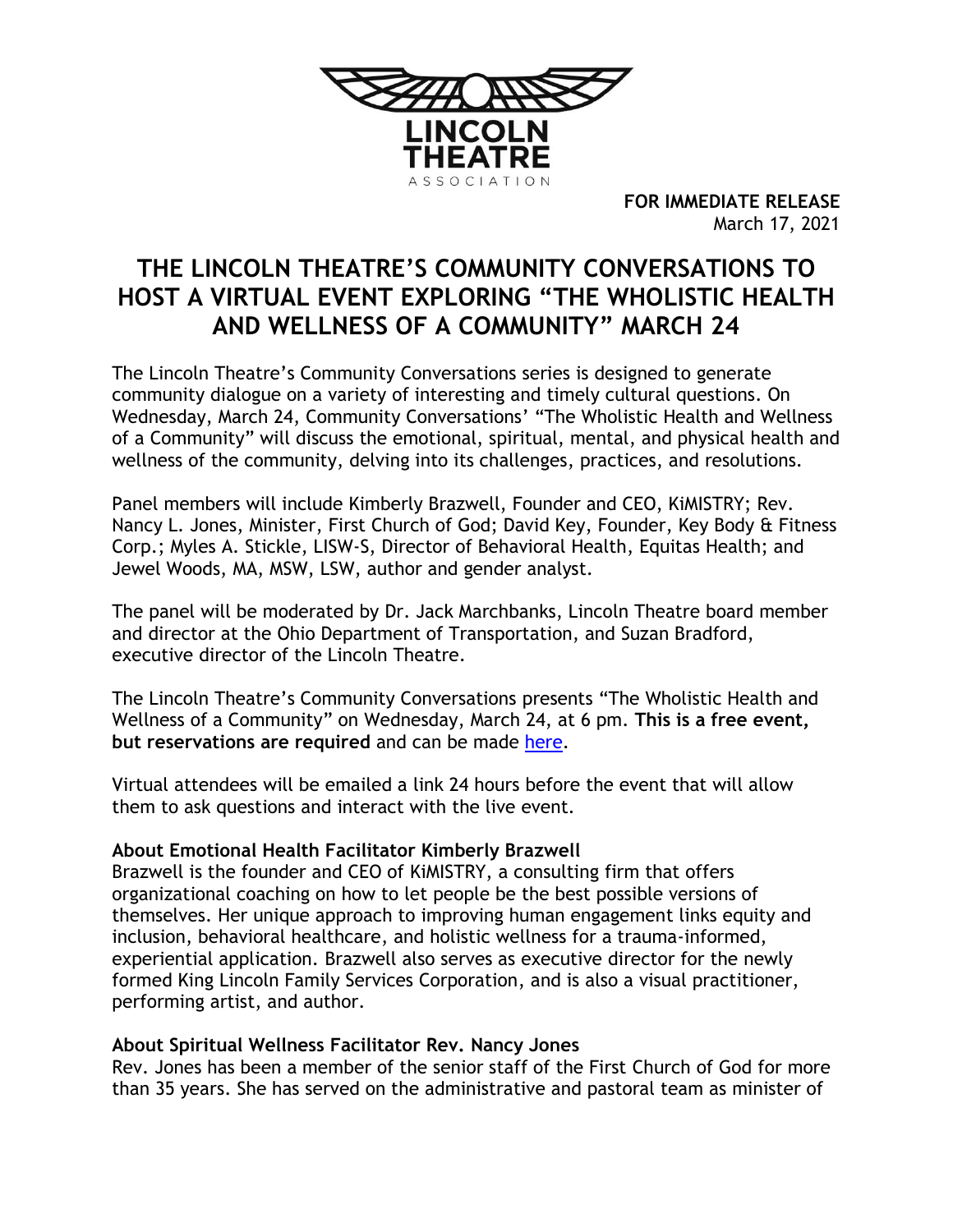outreach, director of development, and minister of congregational care (retired 2019). Rev. Jones holds an MS in counseling, MA in leadership education, and BS in professional ministries through Mid-America Christian University and is currently pursuing an MS in social work through the Southern California School of Social Work.

## **About Physical Wellness Facilitator David Key**

A three-time professional athlete in football (NFL), body building (IFBB), and kickboxing (K1), David Key is the founder of Key Body & Fitness Corporation, offering personal training, athletic skill enhancement, aerobics, and group exercise classes shaped by his unique and diversified perspective on fitness and wellness programs. Key holds a BS in kinesiology from the University of Michigan where he attended on a full athletic scholarship.

# **About Mental Health Facilitator Myles Stickle**

Equitas Health Director of Behavior Health Myles Stickle has more than 30 years' experience working with mental illness and substance use disorders, providing vocational rehabilitation services for adults and assessment and treatment for adults, teens, and families in outpatient treatment programs. He has served on local, state, and national boards that provide education and guidelines for treatment programs and services.

## **About Mental Health Facilitator Jewel Woods**

Jewel Woods (MA, MSW, LSW) is co-chair of the Ohio Trafficking in Persons Study Commission, Demand Reduction Sub-Committee. He is an author and a gender analyst whose views on men and boys in American society have been featured on national TV, radio, and print publications. Woods is the author or *The Black Male Privileges Checklist* and *Don't Blame It on Rio: The Real Deal Behind Why Men Travel to Brazil for Sex*, a 2005 New Voices Fellow, a former participant in the Minority Scholar's Program at The University of Chicago, and a select member of the Fragile Families Data Workshop at Columbia University. He is the founder and executive director of The Renaissance Male Project, Inc., a non-profit advocacy and accountability organization for men and boys.

#### [www.LincolnTheatreColumbus.com](http://www.lincolntheatrecolumbus.com/)

#### **CALENDAR LISTING**

# **The Lincoln Theatre's Community Conversations Series presents THE WHOLISTIC HEALTH AND WELLNESS OF A COMMUNITY**

#### **Wednesday, March 24, 6 pm**

Community Conversations' "The Wholistic Health and Wellness of a Community" will discuss the emotional, spiritual, mental, and physical health and wellness of the community, delving into its challenges, practices, and resolutions. This is a free event, but reservations are required and can be made [here.](https://secure.qgiv.com/for/commconversa/event/821212/) Virtual attendees will be emailed a link 24 hours before the event that will allow them to ask questions and interact with the live event. [www.LincolnTheatreColumbus.com](http://www.lincolntheatrecolumbus.com/)